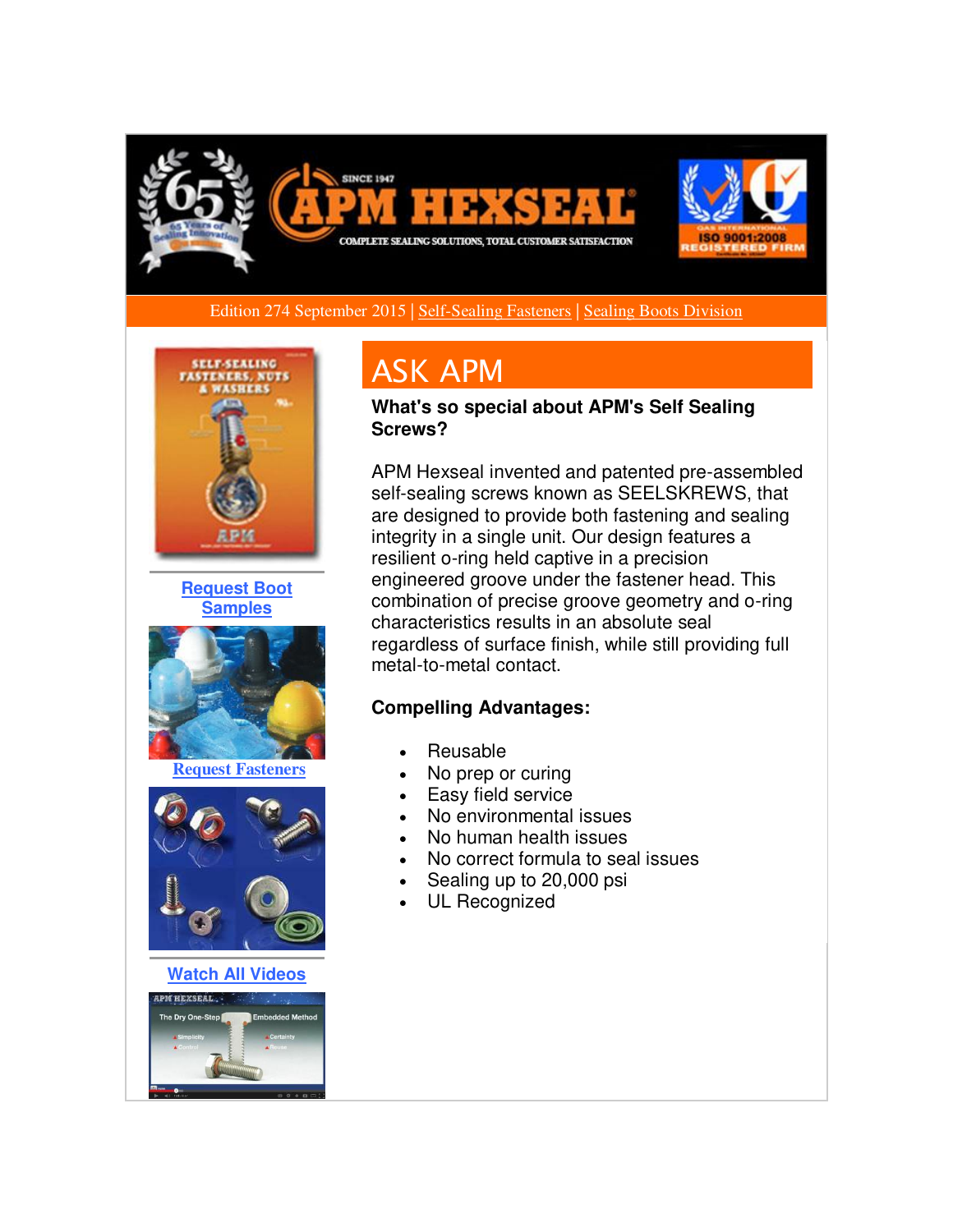

#### [Download Literature](http://r20.rs6.net/tn.jsp?f=001lNyH1704rAZhszpULxYr6EJ6h3LnS8pa1YUlm9jMedb3Q9YRXvhLAxYUOPv5vq8WP5bkXHP97WTs5gTEwdmT_1rV6VeHMRvsujAEpBYpfb_FdWnOdqP9pAjZ3g9LoYBD0IBCx6nc44F9ylGWdOWFK-m_Zt6z4YYMYCghTE7pxDKHLHqc1miO4g1dQFSynGkt6wSgQzCGpoMF_it9K1GrWJzlx8BNbgBXZL9Fj7isezmDoH4ExYOXKYnOtAYQu1A3ZDbDAlhjf3euUQLRSaCt_KBMHEio48TfjukxVVzEUfpzURCb_LlWBca6c8TsaNKQmABjx0REyCE=&c=yleFRoGUpbzt88gT5l8bAVpabRXwTPwcJOB78L9lWjSZY8Bj2F1ehA==&ch=KVK_AK-6lXo8sBw3AwhdTiRjYCrjPrXbu-kNeZAYj6niG4IgjupydA==)





**Toll Free:**  800-498-9034

#### **Email:** [info@apmhexseal.com](mailto:info@apmhexseal.com)







Made in the U.S.A., APM's SEELSKREWS are available in standard and metric sizes in a wide choice of head and fastening types including thread forming and tamper resistant.

## DID YOU KNOW?

**APM offers Self-Locking Add-Ons to our Self-Sealing Fasteners.** 



When vibration is an issue, APM offers a choice of proven resistant and adjustable Nylon thread locking devices in the form of thread-embedded pellets, strips and pre-applied thread-patches. Other materials are also available.



ExCeL, London

See all the APM Hexseal Sealing Products at DSEI at the stand of our premier UK distributor, Air & Marine Products (stand # N3-460)

DSEI brings together the entire defense and security industry to source the latest equipment and systems,develop relationships, and generate new business opportunities.